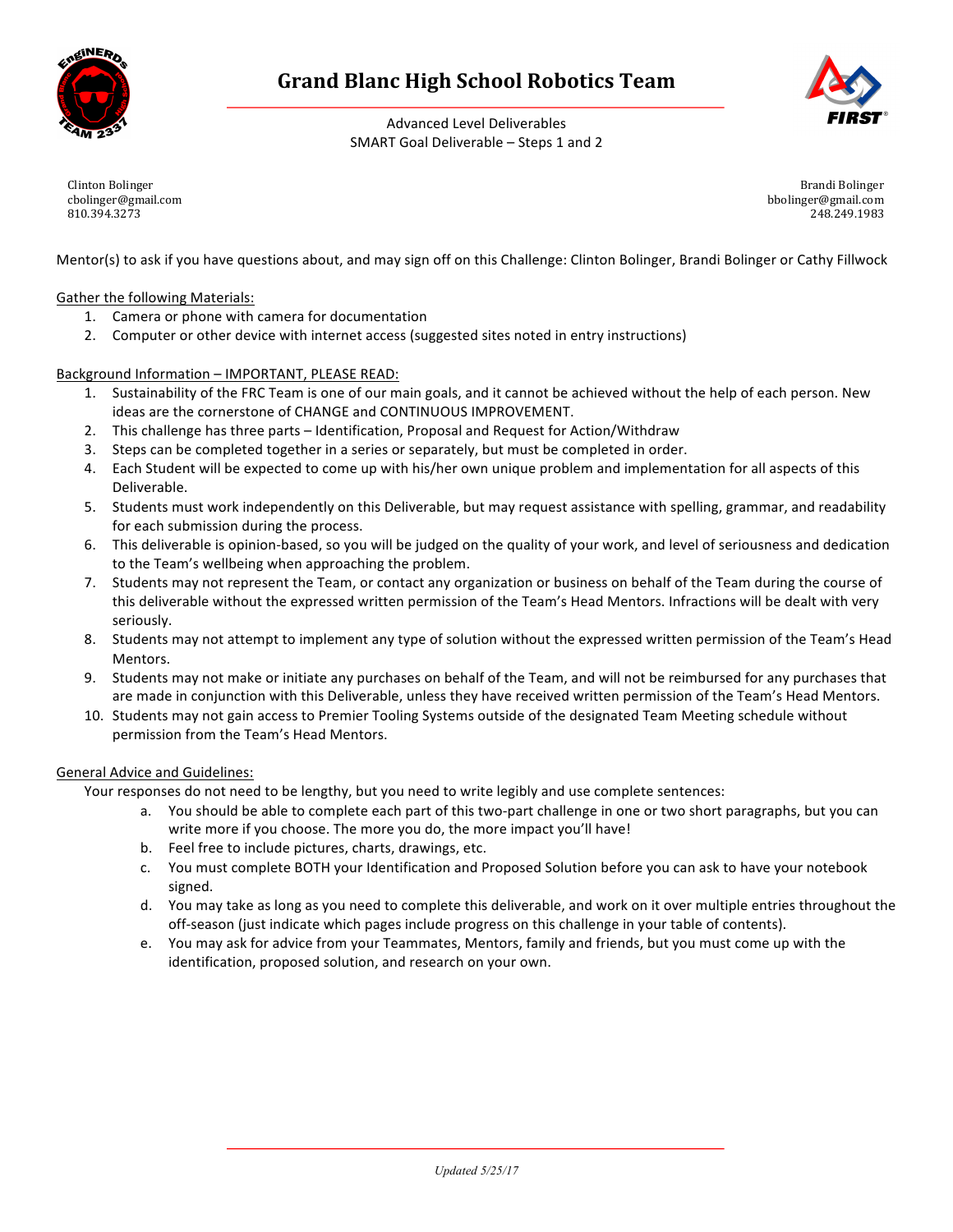



Advanced Level Deliverables SMART Goal Deliverable – Steps 1 and 2

Clinton Bolinger cbolinger@gmail.com 810.394.3273

Brandi Bolinger bbolinger@gmail.com 248.249.1983

# **Part One – Identification**

- 1. Identify a specific need in ONE AREA of the Team that is currently not being met, that you believe would be beneficial for the financial, operational, or membership sustainability of the EngiNERDs were it met.
- 2. The need must meet the following criteria:
	- a. Ensure that this need is not temporary, and will not be solved with "time".
	- b. Ensure that this need affects more than one person (past, current, future Team Members).
	- c. Ensure that this need does not "blame" a person or group of persons for their actions (i.e. it's a DELTA).
	- d. Ensure that this need could be solved using the SMART Goal Method (quick overview:
	- http://topachievement.com/smart.html, although more research is HIGHLY recommended)
- 3. In your Engineering Notebook, write *about* one or two paragraphs (or more if you want) that describes the need that you think needs to change.

Things to think about and/or write in your Identification entry in your Engineering Notebook (note: you do not need to answer these questions *exactly*. These are things you need to take into consideration when you're thinking about the subject matter of your Identification and Proposed Solution):

- 1. Identify the Status Quo:
	- a. What aspects of the Status Quo are having a positive affect on the Team?
	- b. What aspects of the Status Quo are having a negative affect on the Team?
	- c. Determine what aspects of the Status Quo are missing that may create a positive change for the Team?
- 2. Why this issue is important to you:
	- a. How does it affect you personally?
	- b. Why does it affect you personally?
	- c. Why do you want to make change in this specific area?
- 3. Why do you believe this need is significant and impactful to past, current and future Team Members aside from yourself?

## **Part Two** – Proposed Solution

- 1. Now that you have identified a DELTA within the STATUS QUO, it's time for you to come up with a solution that you believe could turn this DELTA into a PLUS. *You'll be creating a PROPOSED SOLUTION using the SMART Goal Method.*
- 2. Do research into industry standards, the habits of other Teams in the FIRST and VEX communities, and other ways people solve problem(s) similar to the one(s) that you have identified.
	- a Places to look:
		- i. Other Teams' Websites
		- ii. Chief Delphi
		- iii. Corporate Websites
		- iv. Home Depot, Lowes, etc.
	- b. Document your research using (but not limited to):
		- i. Charts
		- ii. Graphs
		- iii. Photos
		- iv. Printed materials from the internet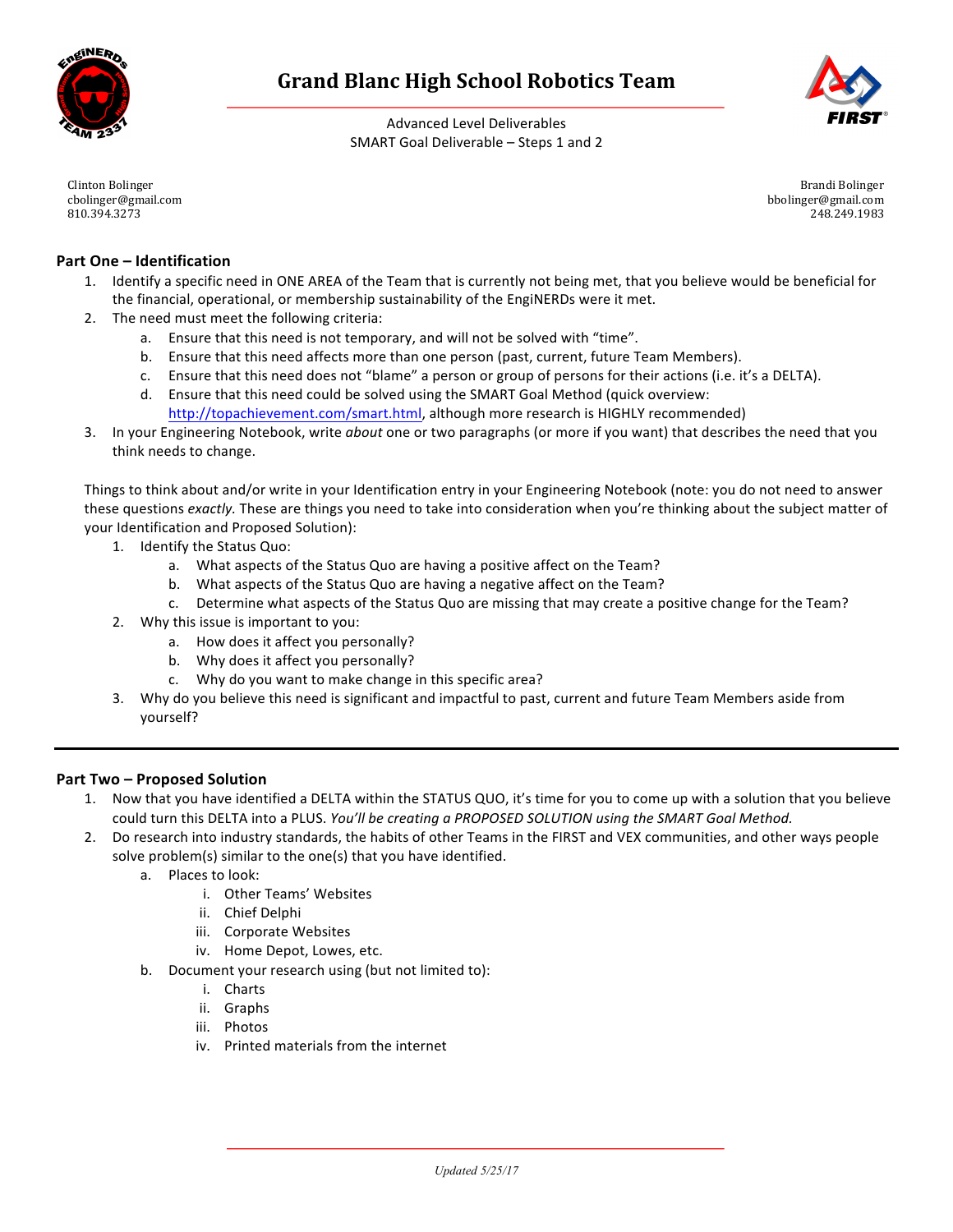



Advanced Level Deliverables SMART Goal Deliverable – Steps 1 and 2

Clinton Bolinger cbolinger@gmail.com 810.394.3273

Brandi Bolinger bbolinger@gmail.com 248.249.1983

- 3. A SMART GOAL will help you achieve turning this DELTA into a PLUS:
	- a. Base your SMART Goal Solution off of your PROBLEM STATEMENT (created in Part 1) and research.
	- b. You do not need to answer each question individually, but be sure that you have taken all of the information into consideration while developing your Solution:
		- **i. S – Specific**
			- 1. WHO is affected?
			- 2. WHAT do you want to accomplish?
			- 3. WHEN did this need come about?
			- 4. WHICH materials will need to be purchased or repurposed?
			- 5. WHY it's necessary?
		- **ii. M – Measurable**
			- 1. Can you measure the growth, improvement, or change in the solution you've created? STATUS QUO measurements for the DELTA?
			- 2. Determine how often you will measure results going forward. Create a table or listing that will allow you to document future measurements.
		- **iii.**  $A A$ ssignable
			- 1. WHO on the Team will be completing tasks to implement the solution?
			- 2. WHO outside of the Team will be assisting?
			- 3. WHO will be responsible for maintaining your solution once it has been implemented?
			- 4. WHO will continue to ensure the success of your SOLUTION after you've graduated?
			- 5. HOW will people know what to do? What training or information will they need?
		- **iv. R – Realistic**
			- 1. Is this SOLUTION within our Teams' realistic budget?
			- 2. How will you find funding for items that you will need to purchase?
			- 3. Is your solution a physical task that is attainable?
		- **v. T – Time-Related or Timely**
			- 1. What is the timeline for your SOLUTION?
			- 2. Will you implement it all at once, or introduce it in stages?
				- 3. What is your goal for completion?
- 4. Write *about* one or two paragraphs (or more if you'd like), or use complete sentences and bullets to:
	- a. Explain (in general terms) how your SOLUTION meets the SMART Goal criteria.
	- b. Construct a set of directions for implementing your solution (a numbered list is fine) that describes the details of your solution, and a step-by-step list for implementation. (Note: the next step of this deliverable will offer you the opportunity to implement your solution *in a request for action*, or describe why your solution isn't a realistic option for our Team, and withdraw your proposal. For now, just focus on the steps you'd use to put your solution into action)
	- c. If your solution requires purchasing goods/services, please include the following information:
		- i. Name/description of good/service(s)
		- ii. Location or place of business for sourcing good/service (based on research)
		- iii. Estimated pricing (based on research)
		- iv. Intended purpose for good/service
		- v. Why you think the good/service is a necessity for this DELTA